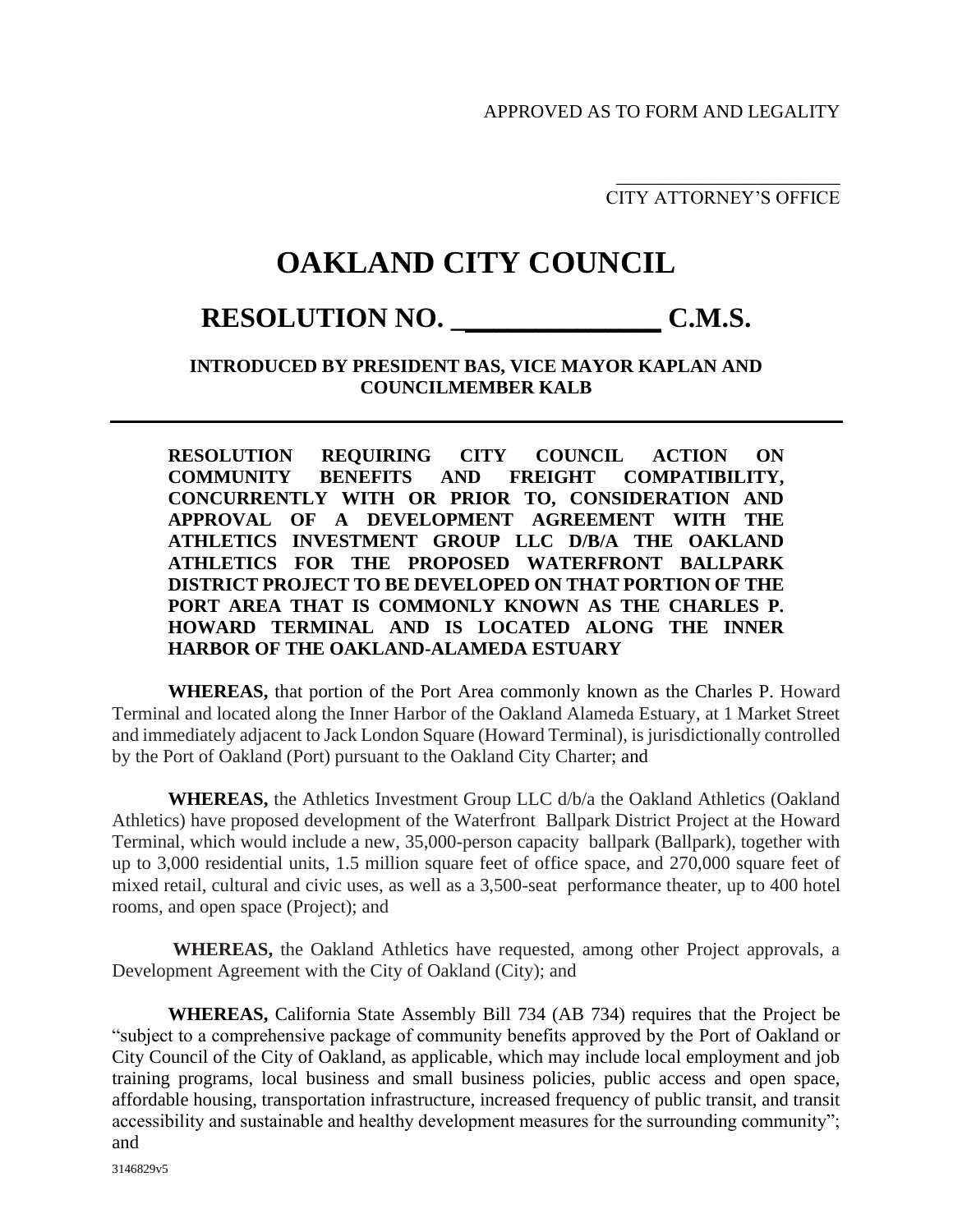**WHEREAS,** the City Council believes it is important that projects on public lands include plans and strategies to benefit the local community, including local hire, jobs standards, affordable housing, anti-displacement support, and pedestrian safety, among others; and

**WHEREAS**, the Community and Economic Development (CED) Committee of the City Council received, on July 7, 2021, an Informational Report and conducted a study session focused on certain key terms of any future Development Agreement, including an infrastructure financing district, non-relocation, affordable housing, and other community benefits; and

**WHEREAS**, members of the West Oakland community expressed their desire that the needs of the West Oakland community be incorporated into any future efforts, including patronage of West Oakland businesses, traffic congestion, air quality, pedestrian safety, job access and job training, and public health issues; and

**WHEREAS**, additional Oakland community stakeholders and advocacy organizations have provided input regarding public and community needs related to the Project, on a range of issues, including but not limited to affordable housing and quality local employment and training opportunities; and

**WHEREAS,** the City convened a Howard Terminal Community Benefits Steering Committee (Steering Committee), consisting of representatives of the Oakland Athletics, City, Port, and stakeholders from West Oakland, Old Oakland, Jack London District and Chinatown, to identify community needs related to the Project and prioritize solutions to address such needs; and

**WHEREAS**, the Steering Committee affirmed as part of its statement of "Key Principles of the Howard Terminal Community Benefits Agreement" that, among other things, any community benefits agreement developed for the Project would apply to all developers of the Project and all employers, commercial tenants, subcontractors, etc. that operate on the Project site; and

**WHEREAS**, the Steering Committee developed recommendations to address community needs, and those recommendations were compiled into a "Community Benefits Recommendations Summary Report"; and

**WHEREAS**, on July 20, 2021, the City Council approved Resolution 88744 C.M.S., approving the term sheet for a future Development Agreement, including requiring that it have a comprehensive package of community benefits and securing benefits for the City and its residents, consistent, at a minimum, with the guidelines set forth in Assembly Bill 734 (2018) (collectively, Term Sheet Resolution); and

**WHEREAS**, the Term Sheet Resolution expressed Council's direction for confirmation of the Port's Seaport Compatibility Measures, including goods movement measures (Freight Compatibility), prior to any final Project approvals by Council; and

**WHEREAS**, the Term Sheet Resolution expressed that prior to the development, measures be taken to ensure quality jobs on the project; and Project and community hiring leading to good jobs being created at the Project, including an operations jobs policy based on the Port's 2017 Operations Jobs Policy for the Seaport Logistics Complex (also known as Centerpoint) (Port's Jobs Policy); and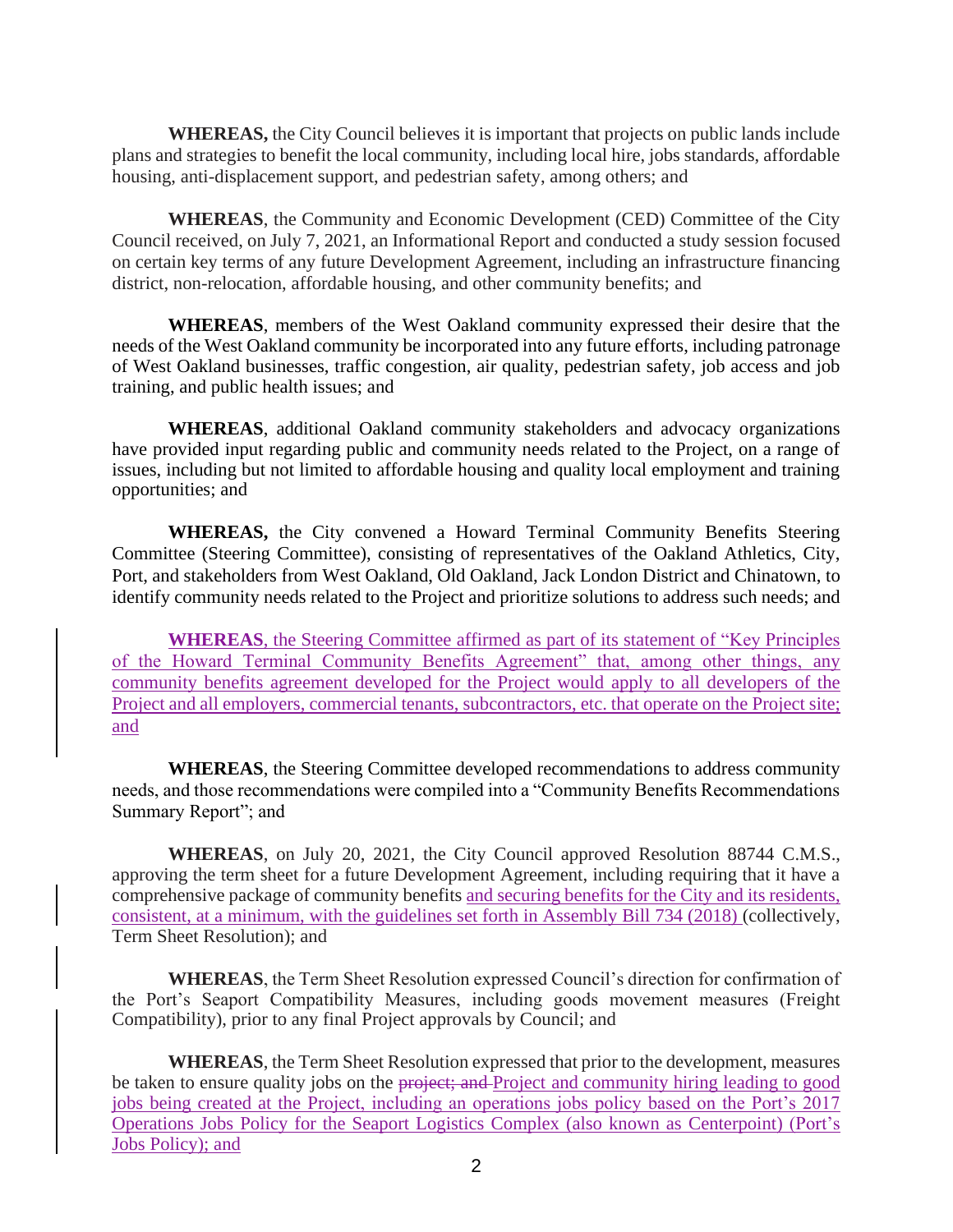**WHEREAS**, the Port's Jobs Policy includes living wages and benefits for workers; priority consideration for unemployed individuals, armed forces veterans, single parents, exoffenders and foster care adults; and a ban on asking applicants about prior criminal offenses; and

**WHEREAS**, the Port entered into an Exclusive Negotiation Term Sheet with the Oakland Athletics in May 2019, which includes local employment and targeted hire requirements, job access provisions including Fair Chance, workforce training and funding, retention of existing workers, apprenticeship policies, living wages, benefits and stable employment opportunities, as categories guiding community benefits negotiations; and

**WHEREAS**, the Term Sheet Resolution expressed that, as a component of the community benefits, the overall affordable housing percentage shall be equal to 35 percent of total units built on the Project site: 15 percent newly constructed units located on the Project site, including units affordable to very low income households in compliance with California Redevelopment Law; and an additional 20 percent comprised of a combination of newly constructed units and other types of housing assistance offsite in the four impacted neighborhoods (West Oakland, Old Oakland, Jack London Square and Chinatown); and

**WHEREAS**, the Term Sheet Resolution expressed that prior to the development, an informal group of City, Port, County, Oakland Athletics, community members and local experts should be convened to track implementation of Department of Toxic Substances Control (DTSC) remediation requirements; and

**WHEREAS**, the Term Sheet Resolution expressed that the development should be consistent with the continued safety, economic well-being and environmental health of the Chinatown community, and Councilmembers requested Staff work collaboratively with Chinatown representatives to identify and recommend measures for future Council consideration to address community concerns regarding the compatibility of the Ballpark use with the Chinatown commercial and cultural area, as follows:

A. Minimizing the potential adverse impacts of traffic and parking congestion on Chinatown's people, business and cultural institutions, which shall include defining an appropriate role for Chinatown representatives in implementing the project's Transportation Management Plan;

B. Seeking additional under freeway parking and prioritizing the use of Chinatown parking garages for cultural events when they occur at the same time as Ballpark events;

C. Working with the Oakland Athletics to promote patronage of Chinatown businesses by Ballpark event attendees and promote marketing for Chinatown history and culture; and

**WHEREAS**, the Term Sheet Resolution expressed the direction that the City Administrator, in coordination with the City Attorney, shall analyze how a community oversight body, including members of engaged coalitions and community organizations, can be established to ensure that community benefits included in any future Development Agreement are implemented, obligations regarding community benefits are legally enforceable; and

**WHEREAS**, the City received a letter dated December 22, 2021, from members of West Oakland Benefits for Equity providing recommendations regarding the Project's community benefits and proposed community fund; and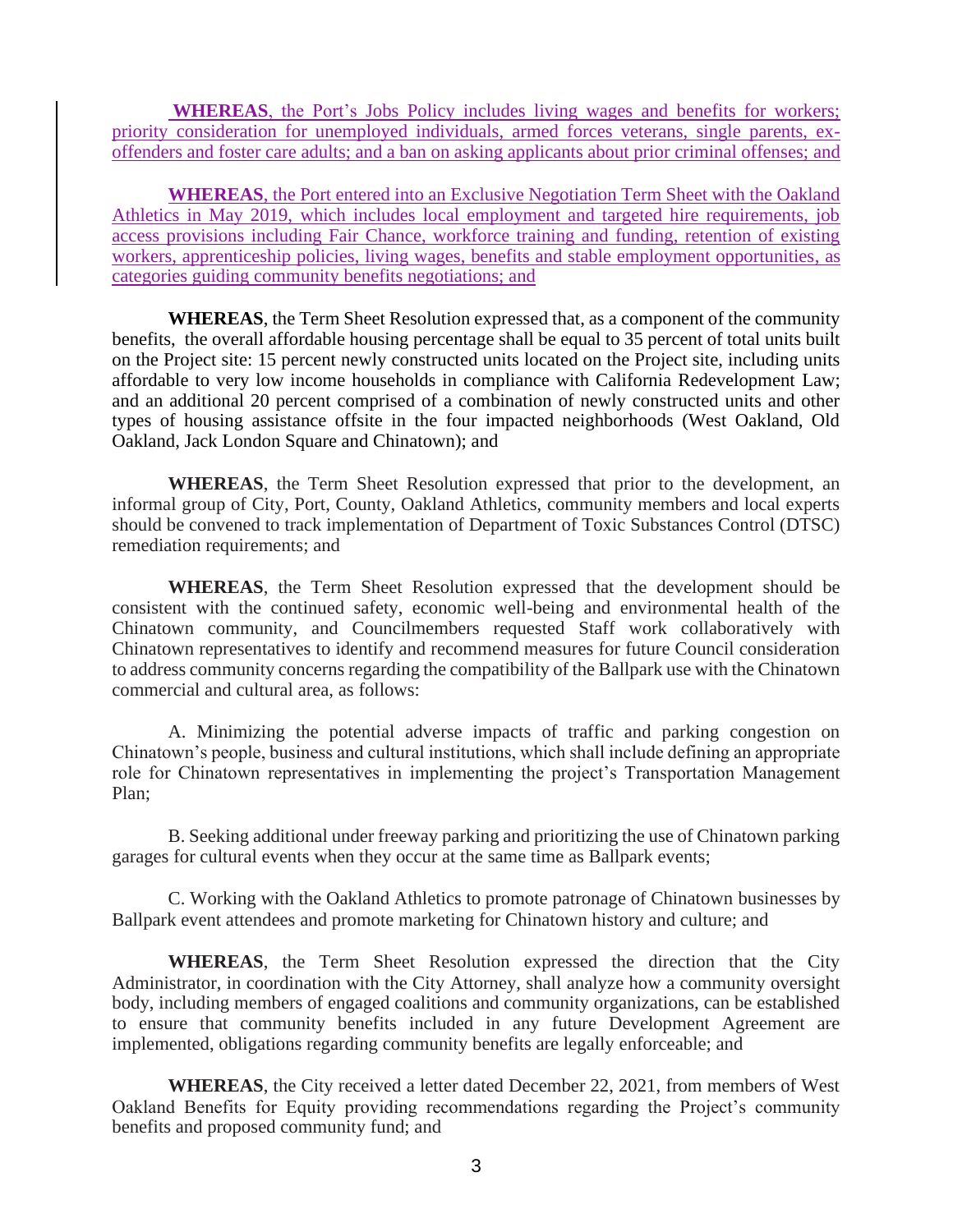**WHEREAS**, the Oakland Waterfront Ballpark District at Howard Terminal Project Environmental Impact Report (EIR) has been submitted for City Council certification; and

**WHEREAS**, the EIR includes, as an appendix, a draft Transportation Management Plan (TMP), which, among other things, requires the Oakland Athletics to ensure that traffic and parking related to the Project meet certain performance standards; and

**WHEREAS**, the purpose of the TMP is to outline improvements and operational strategies to optimize access to and from the Ballpark, while minimizing disruption to neighboring communities; and

**WHEREAS,** the City received a memorandum from Chinatown stakeholders dated February 10, 2022, requesting certain changes to the draft TMP; and

**WHEREAS**, the EIR requires the Oakland Athletics to submit an updated TMP, the primary goals of which are trip reduction and ensuring safe and efficient access for all people traveling to and from the site, with a focus on promoting pedestrian, bicycle, and transit access, for approval by the City prior to issuance of a temporary certificate of occupancy for the Ballpark; and

**WHEREAS,** City staff is actively negotiating with the Oakland Athletics the terms of a Development Agreement; and now, therefore be it

**RESOLVED,** the City Council hereby reconfirms its intent to take action on community benefits and Freight Compatibility concurrently with, or prior to, consideration and approval of any Development Agreement with the Oakland Athletics for the Project; and now, therefore, be it

**FURTHER RESOLVED**: That the City Administrator is hereby directed to negotiate with the Oakland Athletics, as a part of the negotiation of the Development Agreement, a comprehensive package of community benefits, including, but not limited to, meeting the requirements of AB 734 and generally consistent with the terms set forth in the Term Sheet Resolution; and be it

**FURTHER RESOLVED**: That the City Council hereby directs the City Administrator to engage with key stakeholders, including but not limited to Freight Compatibility stakeholders and the Port, in the planning processes for the Project and plans for the surrounding area; and be it

**FURTHER RESOLVED:** That the City Council hereby directs the City Administrator to work with the Port to identify any necessary transportation/infrastructure projects that the Port could lead that may have the potential to interact with Freight Compatibility, and to bring an informational report and recommendations to City Council, concurrently with or prior to, consideration and approval of any Development Agreement for the Project; and be it

**FURTHER RESOLVED:** That the City Council urges the Port to collaborate with the City and key stakeholders, and directs the City Administrator to consult with the Port and provide the Council with an informational report on the seaport compatibility measures to be imposed by the Port, as well as recommendations for any additional Freight Compatibility strategies, prior to consideration and approval of any Development Agreement for the Project; and be it

**FURTHER RESOLVED:** That the Project ingress and egress plans, including plans for pedestrian and bicycle improvements, grade-separated and at-grade rail crossings, and transit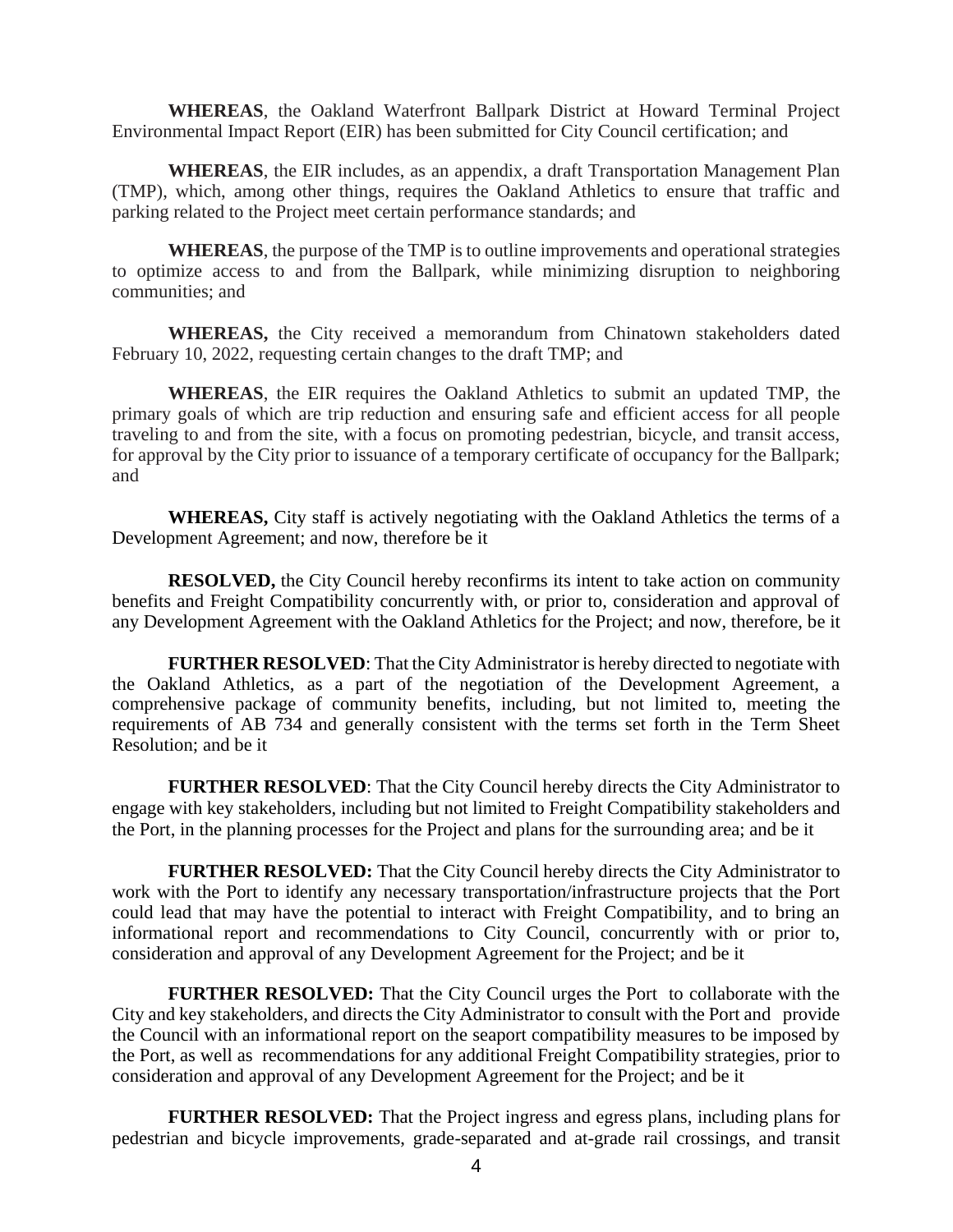access, shall be reviewed by the Commission on Persons with Disabilities and Bicycle and Pedestrian Advisory Committee, prior to the respective approvals of such plans; and be it

**FURTHER RESOLVED**: That, as a component of the community benefits, the City Council hereby reconfirms its intent, in accordance with the Term Sheet Resolution, to require, as a part of any Development Agreement, that 15 percent of all newly constructed units located on the Project site be made available at affordable rent or affordable ownership cost to households with extremely low-, very low-, low-, or moderate-income (up to a maximum of 110% of area median income), of which at least one-third must be units affordable to very low-income households (up to a maximum of 50 percent of area median income), and to implement offsite strategies, to set aside a portion of the tax increment captured by any infrastructure financing district that may be formed over the Project site for displacement prevention strategies, including a combination of newly constructed units and other types of housing assistance, in the four impacted neighborhoods (West Oakland, Old Oakland, Jack London Square and Chinatown); and be it

**FURTHER RESOLVED**: That the City Council directs the City Administrator to include in the Development Agreement the creation of an informal working group, which shall include, at a minimum, representatives of the City and the Oakland Athletics, and invites and urges inclusion of representatives from DTSC, the Port and other relevant government agencies, to review and provide transparency over implementation of the toxics remediation plan(s) approved by DTSC; and be it

**FURTHER RESOLVED**: A study of the non-CEQA effects of the Project on traffic and parking congestion in Chinatown (Study) shall be completed and the results incorporated into a revised TMP prior to consideration of the Development Agreement, which study shall (a) identify strategies to reduce congestion and potential conflicts on Chinatown streets, including but not limited to operational improvements, such as locations forthe deployment of traffic control officers, as well as preferred routes for the management of pedestrians traveling from the Lake Merritt BART station to the Ballpark, and for the management of vehicles accessing parking in Chinatown, before, during, and after medium and large events (including but not limited to ballgames) at the Ballpark, and (b) take into account other planned improvements in the local vicinity, including implementation of the transit-only lanes on Broadway–and, the Oakland-Alameda Access project, and the Chinatown Complete Streets Plan; and be it

**FURTHER RESOLVED**: That the City Council further directs the City Administrator to work with Chinatown stakeholders to revise the draft TMP prior to consideration of the Development Agreement to: (a) incorporate the results of the Study, (b) include clear roles and responsibilities for representatives from Chinatown<sub>5</sub> to participate in the monitoring implementation of the TMP; (c) require that the duties of the Oakland Athletics' designated mobility coordinator include overseeing mobility strategies to ensure safe and efficient access while minimizing disruption to the surrounding neighborhoods and that they work with Chinatown's representatives to evaluate the effectiveness of such TMP strategies; (d) require that use of Chinatown's parking garages be prioritized for Chinatown cultural events when they occur at the same time as events at the Ballpark; (e) develop performance standards to address travel times and traffic queues for vehicles traveling into and around Chinatown on event days at the Ballpark; and be it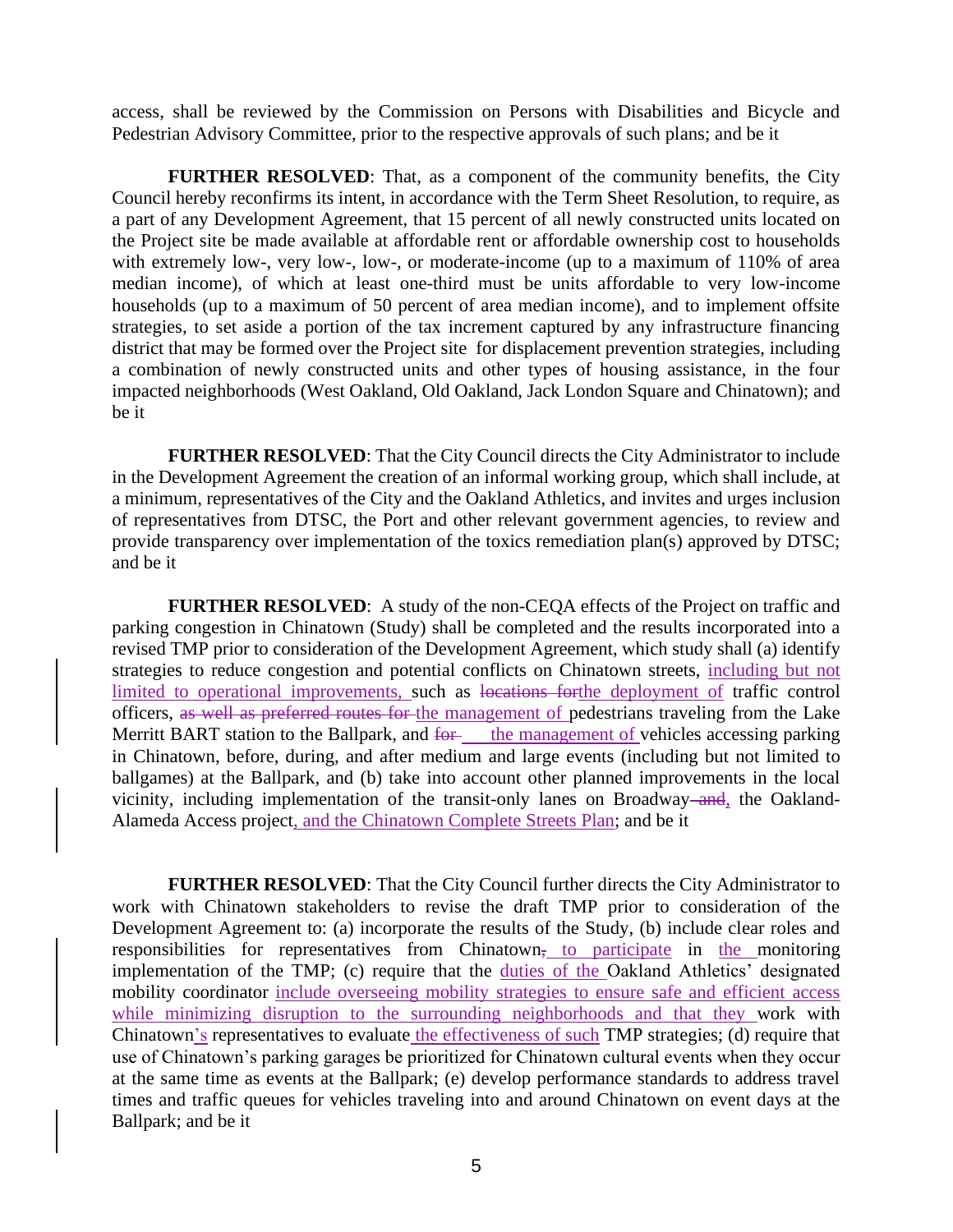**FURTHER RESOLVED:** That to promote Project compatibility with recreational maritime use of its waterfront site, the City Administrator will ensure that future Project approvals appropriately require the Project sponsor to install signs along portions, if any, of the waterfront park indicating where recreational fishing will be allowed, in coordination with other regulatory authorities; and be it

**FURTHER RESOLVED**: That the City Administrator shall inform representatives of the impacted communities and the public in general of the potential availability of a public community room within the Project pursuant to AB 1191 (Stats. 2019 Ch. 752) Section 7. Subsection (a) (10) and will document any public demand for such room for consideration by the State Lands Commission and the Bay Conservation and Development Commission; and be it

**FURTHER RESOLVED:** That the City Council further directs the City Administrator to work in coordination with the office of the City Councilmember in whose district the Project site is located to provide ongoing and robust opportunity for input related to the Project's community benefits from West Oakland community stakeholders; and

**FURTHER RESOLVED**: That the City Council directs the City Administrator to work with the Port and the Oakland Athletics to incorporate opportunities for small local businesses, such as participation in the Ballpark concessionaire program, both within and outside of the paid area of the Ballpark, allowing patrons to bring in food purchased outside the Project site, and promoting small local businesses through free/discounted/low-cost announcements during events at the venue; and be it

**FURTHER RESOLVED:** That the City Council directs the City Administrator, in negotiation of the Development Agreement, to:

A. prioritize efforts to protect and advance community and stakeholder interests as identified in recommendations of the Steering Committee;

B. provide transparency to the public, the City Council, and community stakeholders regarding community benefits topics under negotiation; and

C. continue to provide opportunities for community stakeholders to offer input regarding community benefits under negotiation in the Development Agreement and otherwise being planned with regards to the Project, and to take that input into account; and be it

**FURTHER RESOLVED**: That, prior to the City Council consideration and approval of a Development Agreement for the Project, the City Administrator shall publicly release and distribute a comprehensive community benefits framework for the Project, which shall summarize in accessible form the community benefits to be provided through or in conjunction with the Project, including details regarding:

A. community benefits to be negotiated into the Development Agreement, or otherwise provided directly by the City or the Oakland Athletics;

B. jobs policies and other community benefits to be provided by or required by the Port;